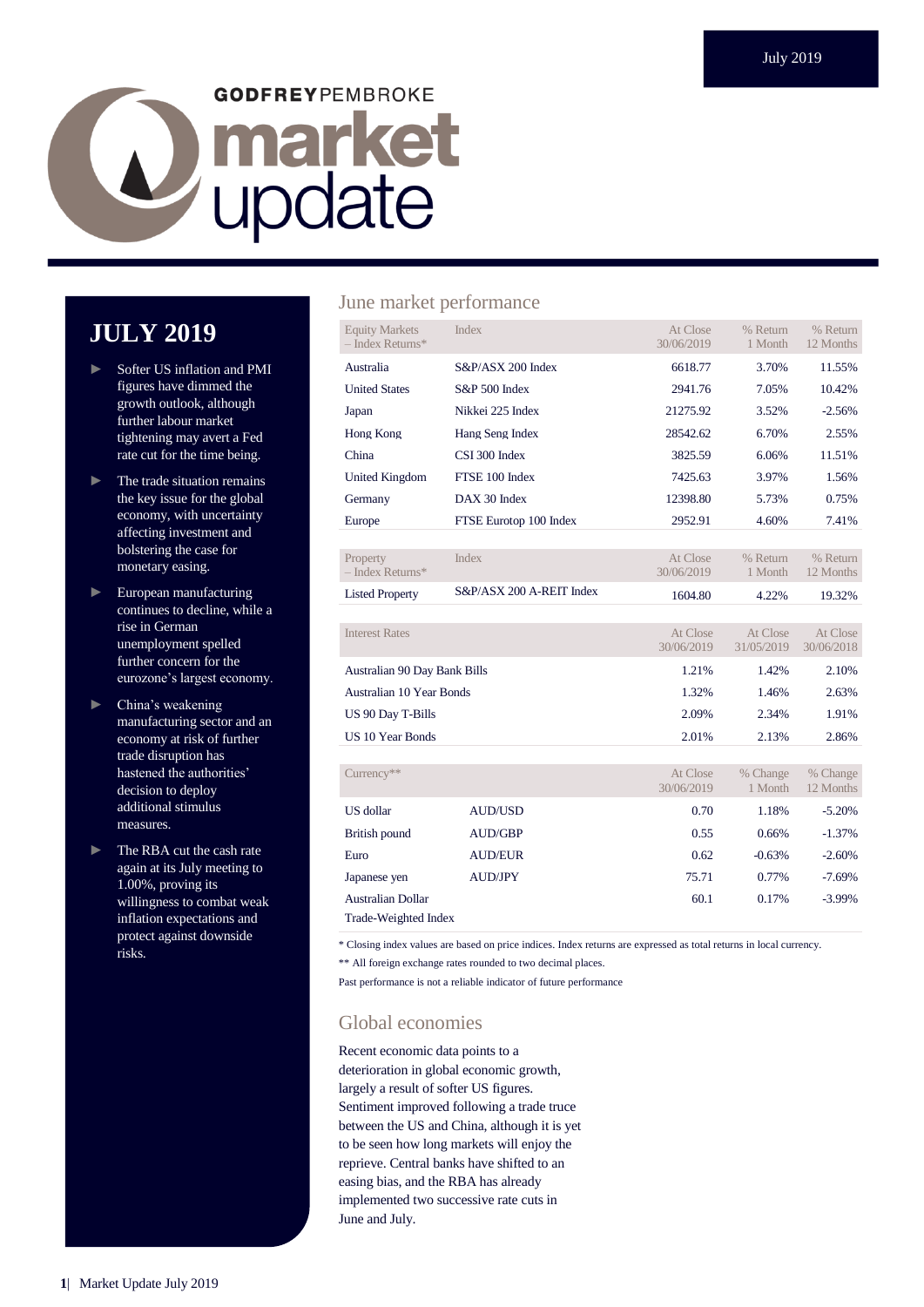

#### **US**

The G20 summit in late June brought some peace to trade tensions as Xi and Trump agreed to restart talks, but the issue has clearly undermined confidence and expectations of a recovery in growth in the second half of 2019. The US has already placed tariffs on US\$250 billion worth of Chinese products and has threatened tariffs on \$325 billion more, while China in turn has set tariffs on \$110 billion worth of US goods and is threatening additional measures that would affect US businesses in China. US inflation and wages growth readings have been subdued, with core CPI dropping back to 2.0%, the core PCE price index rising just 1.6%, and wages growth easing back to 3.1%. The ISM manufacturing index fell 0.4 points to 51.7 in June, with the new orders index down 2.7 points to a flat 50.0. For recession watchers, the fall in Recreational Vehicle (RV) shipments is an interesting if disturbing trend. Shipments fell a massive 14% in May and are down 22% year-on-year, signalling that consumers are avoiding big ticket purchases. However, the good news was the surprise June payrolls data, which showed 224,000 jobs added over the month, with markets suspecting that May's disappointing result may have been a one-off. As broadly expected, the Fed left the funds rate on hold at its June FOMC meeting, but hinted at rate cuts in the near future.

#### Europe

Inflation in the eurozone was 1.2% year-onyear in June, steady on May and down on April's result of 1.7%. Core inflation rose from 0.8% to 1.1% but remains obdurately low. In France, modest growth in the service sector and stability in manufacturing growth foreshadow moderate GDP growth over the June quarter. In Germany the services sector continues to grow on the back of strong domestic demand, while manufacturing is contracting at the fastest pace since 2012, with sector employment falling the most in over six years. Germany's Federal Labour Agency reported that the unemployment rate rose for the first time in five years from 4.9%—the lowest since reunification in 1990—to 5.0% in May, although unemployment across the eurozone continues on a steady downward path, falling from 7.6% to 7.5% in June. German exports fell 3.7% in April and imports fell 1.3%, with the trade war clearly weighing on growth. Annual growth in industrial production has deteriorated from a recent high of 7.3% at the end of 2017 to a contraction of 3.4% in April. ECB President Mario Draghi said the bank was ready to "use all the instruments that are in the toolbox" if the weakness of the manufacturing export sector spread to other parts of the economy. His successor, Christine Lagarde, takes over in October this year at a critical time for the bank.

#### China

The Chinese economy remains soft by historical standards and exposed to the escalating trade war and weaker global trade growth. Industrial activity is very subdued despite the range of stimulus measures undertaken over the past year. The official PMI, which had begun to move back into expansion in March (albeit barely at 50.5), slipped back to 49.4 in May and remained steady in June. The Caixin PMI fell in June from 50.2 to 49.4 and industrial production fell from 5.4% to 5.0%. One bright spot was the bounce in retail sales in May, with growth rising to 8.6% after a weak April, which saw growth fall to a 16-year low of 7.4%. The G20 Summit proved to be a pressure valve for the trade tensions that had rocked markets in May, with both leaders agreeing to return to the negotiating table. President Trump's decision to ease restrictions on Chinese carrier Huawei may indicate a willingness to reach a deal, although the issue remains live for markets. Together with an economy already struggling to maintain momentum, the trade issue has prompted further stimulus from Chinese authorities, who say they will adjust financing rules to allow local authorities to step up infrastructure spending. The move goes against the policy of recent years aimed at reducing financial stability risks by reigning in the growth of credit used to finance inefficient infrastructure projects.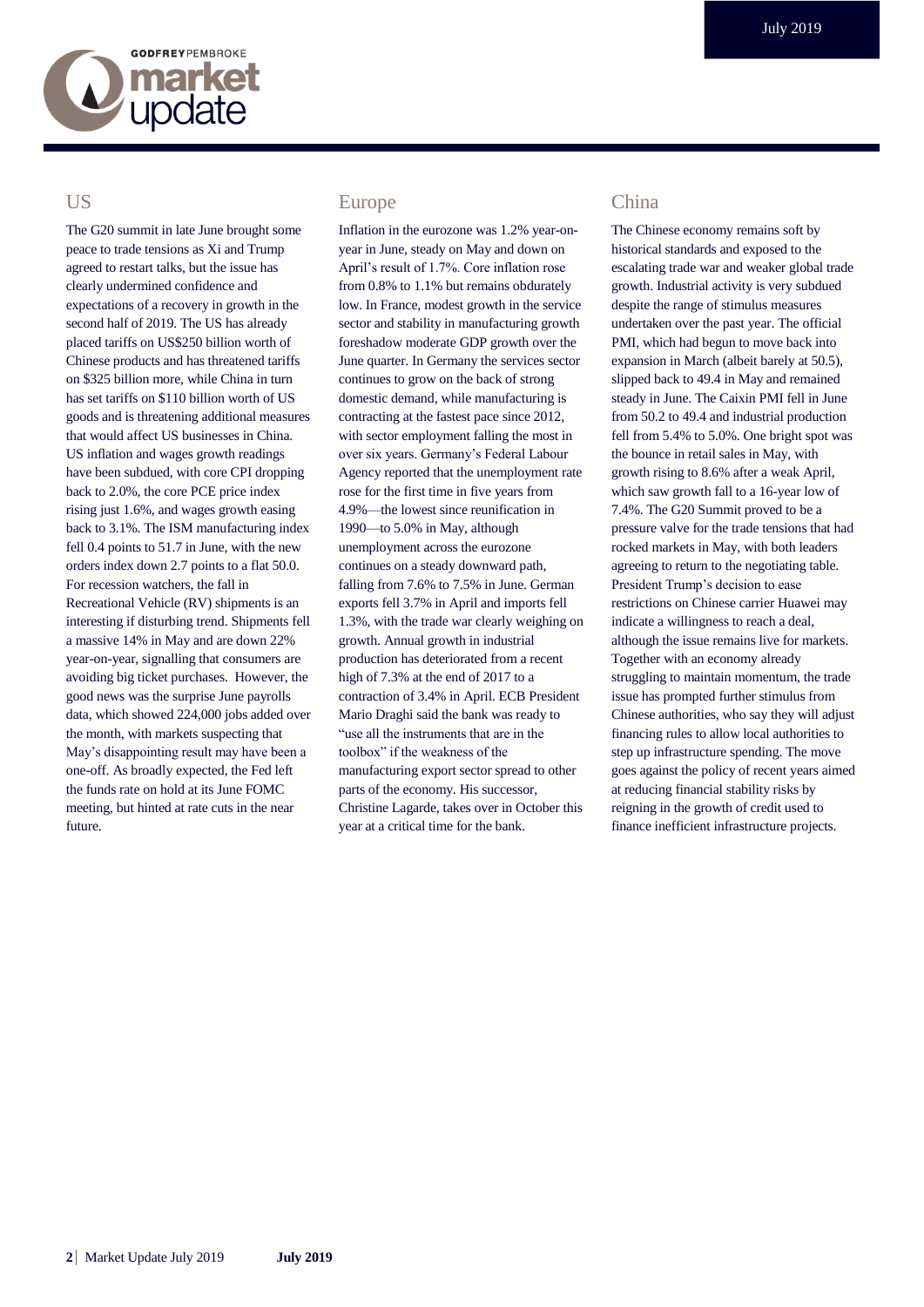

### Asia region

Japan's March quarter GDP growth of an annualized 2.2% rate was promising and certainly higher than the market's initial expectation of zero growth for the period. Compared to the initial flash estimate, capital spending was revised upwards but public investment and housing investment figures were revised down. Over the year to the end of the March quarter, GDP grew 0.9%, but with a declining population, GDP per head growth will be significantly higher. The better-than-expected GDP figure makes it more likely that the October tax rise from 8% to 10% will not be delayed. The tax rise is estimated by the IMF to result in fiscal tightening equivalent to around 0.7% of GDP, to be offset by a series of short- and long-term spending measures. The last time the sales tax was increased—from 5% to 8%—the economy fell into recession, and there are fears the new tax increase will have the same effect, especially as the economy is already vulnerable. In India, the government has presented its first budget following the re-election of Prime Minister Modi. The budget aims to get the country back to an 8.0% growth rate with an economy worth US\$5 trillion by 2025 – almost double its size. The question is whether this can be achieved while meeting the fiscal deficit target, which was cut to 3.3% of GDP for the FY20 year.

#### Australia

The big news in Australia is the RBA's switch to rate cutting mode, with two cuts to the cash rate over June and July to a record low 1.00%. The minutes of the June meeting point to concern about the US-China trade dispute, while domestically the decline in dwelling investment has had an impact on economic growth and households remain constrained by low wages growth and falls in home prices. In particular, the RBA noted there is still spare capacity in the labour market, with modelling suggesting that the rate of unemployment consistent with stable inflation (known as the NAIRU, or Non-Accelerating Inflation Rate of Unemployment) has fallen in recent years to around 4.5%. When the unemployment rate rose to 5.2% in April and held steady in May, the case for easing became clearer. The prospect of sub-1.0% cash rates has further undermined the Australian dollar and driven investors towards higher yielding financial assets. In what amounted to a further easing of monetary conditions and in recognition of the likelihood of a lower level of interest rates for longer, APRA signalled a change to the 7.0% serviceability buffer on home loans. Meanwhile, business conditions remain challenging. June's NAB business survey revealed a 5-point drop in confidence, unwinding the 7-point spike in sentiment seen just after the May federal election.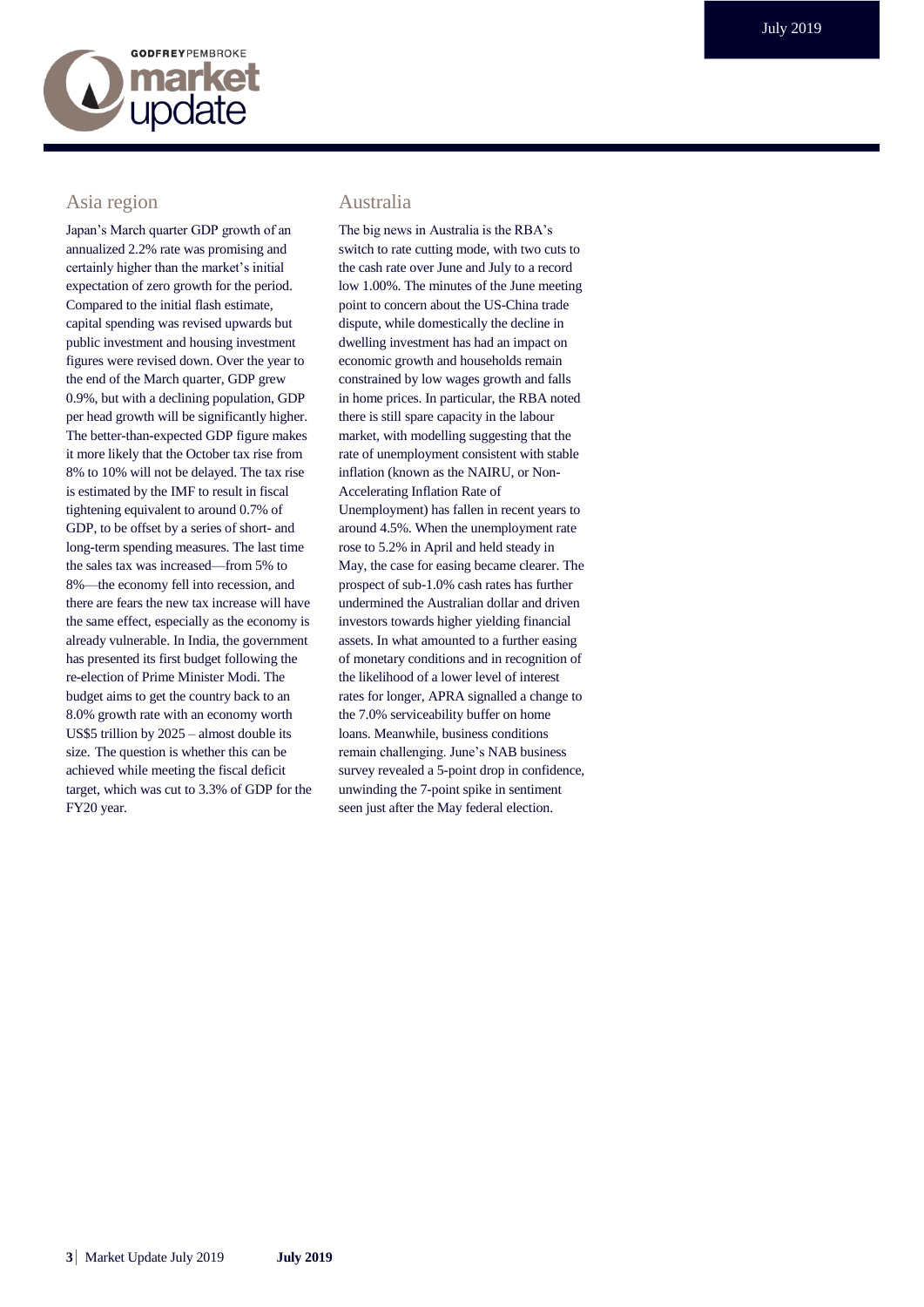

# **EQUITY** MARKETS

- ► The S&P/ASX 200 Index rose 3.7% in June, driven by large cap shares and a preference for income generating assets as interest rates fell.
- The US S&P 500 Index rose 7.1% in US dollar terms as trade fears receded for the time being and central banks made a show of commitment to support growth.
- ► In Europe, the STOXX Europe 600 Index rose 6.8% in euro terms, with the German DAX 30 Index gaining 5.7% and the French CAC 40 Index up 6.8%.
- ► In Asia, Japan's Nikkei 225 Index rose 3.5%, China's CSI 300 Index was up 6.1% and Hong Kong's Hang Seng Index gained 6.7%.
- ► Global developed market shares excluding Australia rose 5.4% in Australian dollar terms and emerging market shares gained 5.0%.

#### Australian equities

| Equity     | Index/Benchmark<br>$(\%$ p.a.)         | 1 Month        | 1 Year          | 3 Years          | 5 Years        | 7 Years         |
|------------|----------------------------------------|----------------|-----------------|------------------|----------------|-----------------|
| Australian | $S\&P/ASX$ 200 Acc.<br>Index           | 3.70%          | 11.55%          | 12.88%           | 8.85%          | 11.94%          |
|            | S&P/ASX 50 Acc. Index<br>S&P/ASX Small | 4.20%<br>0.92% | 14.15%<br>1.92% | 13.31%<br>10.66% | 8.36%<br>9.26% | 11.93%<br>7.58% |
|            | Ordinaries Acc. Index                  |                |                 |                  |                |                 |

Australian shares pushed higher through June on the back of improving sentiment around global trade and a rallying US market. The S&P/ASX 200 Index returned 3.7% over the month, finishing above 6,600 points and moving above 6,750 early in July, pushing closer to its 2007 record high. Gains were led by large cap shares, with miners capturing the spotlight. Materials (+6.4%) was the top gaining sector over June, driven by solid gains from majors Newcrest (+17.4%), Fortescue Metals (+12.1%) and BHP (+9.00%), while Galaxy Resources (-22.0%) remains plagued by a falling lithium price and short sellers. Industrials (+5.4%) had a positive month, with Sydney Airport (+8.5%) higher after announcing a rise in domestic passengers over June, and achieving a turnaround on international visitor numbers despite fears of a slowdown in Chinese passengers. Ship builder Austal (+16.4%) saw a solid boost after being inducted into the ASX 200. Within the Health Care sector (+4.2%), Nanosonics (+24.9%) was the standout in June, rising to an all-time high as investors were drawn to the company's impressive half-year results and the growth potential for its disinfection technology.

#### Investment Index/Benchmark returns\* S&P/ASX 200 Index

| Sector                        | 1 Month  | 3 Months | 1 Year    |
|-------------------------------|----------|----------|-----------|
| Materials                     | 6.36%    | 7.49%    | 19.37%    |
| <b>Industrials</b>            | 5.43%    | 8.48%    | 19.24%    |
| Property                      | 4.22%    | 4.07%    | 19.32%    |
| Health Care                   | 4.22%    | 10.67%   | 12.68%    |
| Financials ex-Property        | 3.49%    | 10.88%   | 8.34%     |
| <b>Utilities</b>              | 3.19%    | 1.87%    | 5.69%     |
| <b>Consumer Staples</b>       | 3.02%    | 5.94%    | 3.89%     |
| Communications                | 2.51%    | 12.67%   | 40.76%    |
| Energy                        | 2.06%    | $-0.32%$ | $-5.91\%$ |
| <b>Information Technology</b> | 0.96%    | 3.93%    | 19.41%    |
| <b>Consumer Discretionary</b> | $-1.47%$ | 5.44%    | 3.17%     |

\* Total returns based on GICS sector classification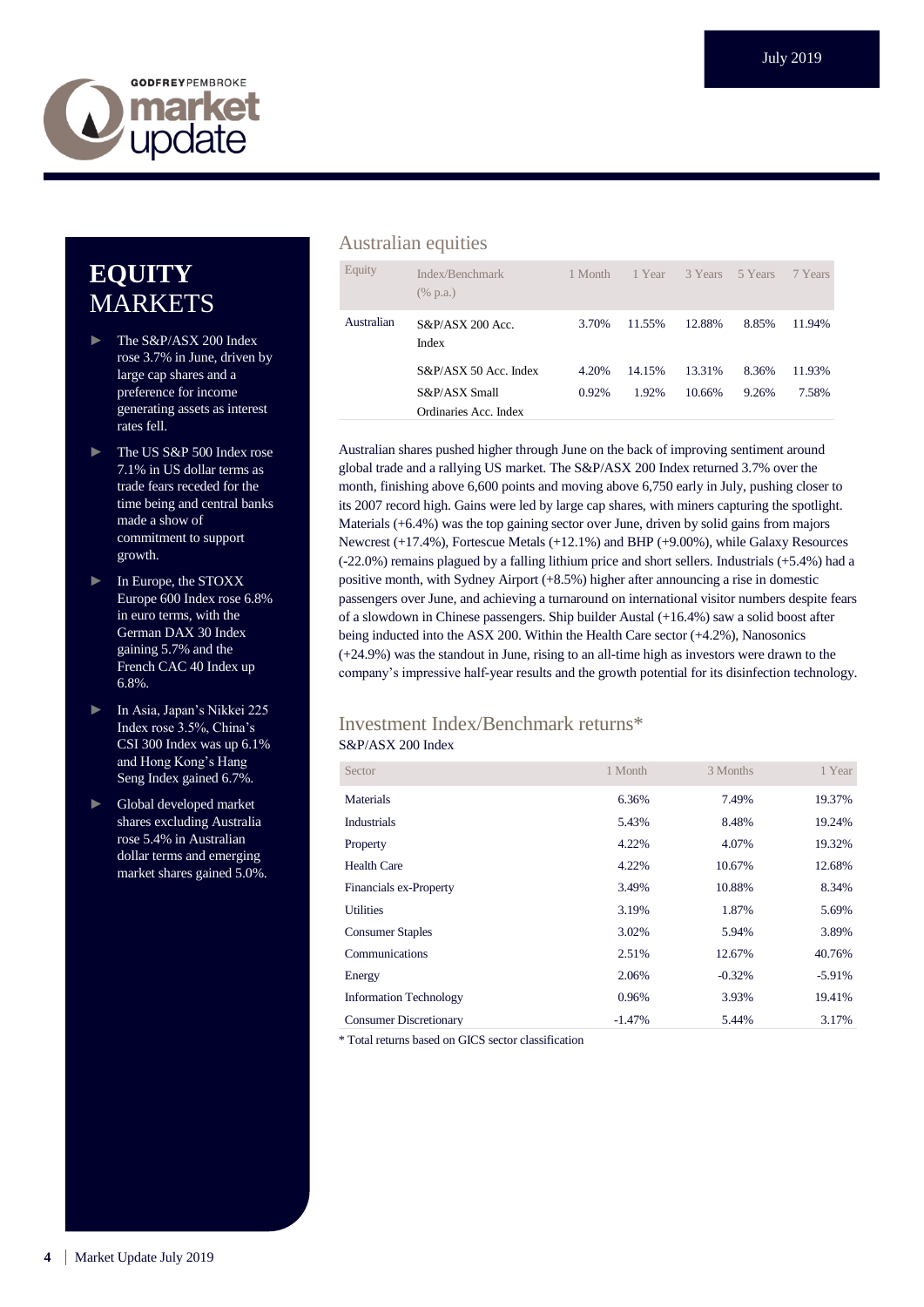

## **BIG MOVERS** THIS MONTH

#### **Going up**

| 1 Materials                | $+6.4$ |
|----------------------------|--------|
| 1 Industrials              | $+5.4$ |
| $\hat{\parallel}$ Property | $+4.2$ |

#### **Going down**

⇓ Consumer Discretionary -1.5

#### Global Equities

| Equity   | Index/Benchmark (% pa)                                  | 1 Month | 1 Year | 3 Years | 5 Years | 7 Years |
|----------|---------------------------------------------------------|---------|--------|---------|---------|---------|
| Global   | <b>MSCI</b> World Ex Australia Index<br>(AUD)           | 5.42%   | 12.13% | 14.05%  | 13.23%  | 16.89%  |
|          | <b>MSCI</b> World Ex Australia Index<br>(LCL)           | 5.95%   | 6.58%  | 11.99%  | 8.19%   | 11.86%  |
|          | <b>MSCI World Ex Australia Small</b><br>Cap Index (AUD) | 4.69%   | 2.53%  | 12.80%  | 12.22%  | 17.20%  |
| Emerging | <b>MSCI</b> Emerging Markets Index                      | 5.04%   | 6.74%  | 12.91%  | 8.73%   | 9.93%   |
|          | <b>MSCI AC Far East Index (AUD)</b>                     | 4.60%   | 2.69%  | 12.17%  | 11.09%  | 13.22%  |

Global shares rebounded in June as central banks prepared markets for potential rate cuts and trade tensions appeared to ease following the G20 summit in late June. Developed market shares, measured by the MSCI World Ex Australia Index, rose 5.4% in Australian dollar terms and emerging market shares rose 5.0%, helped by a softer US currency. The US S&P 500 Index rose 7.1% in June in US dollar terms, with large gains from the Materials (+11.5%) and Energy (+9.1%) sectors. Marathon Petroleum (+21.5%), now the largest refiner in North America after its acquisition of Andeavor, saw solid gains on the back of a rising oil market, helping to make up for disappointing margins in recent months. The Information Technology sector (+9.1%) made up ground following May's poor performance, including a 13.1% gain from Apple, which has benefited from the trade truce. In Europe, the resources sector (+9.5%) was the top gainer among STOXX Europe 600 shares, while auto stocks (+6.7%) recovered from the trade woes of the previous month. Banks (+1.6%) were positive over June but still struggling as markets anticipate a fall in interest rates. Asian markets were higher in June as trade fears lifted (at least for now), with gains from Japan's Nikkei 225 Index (+3.5%), Hong Kong's Hang Seng (+6.7%) and China's CSI 300 (+6.1%).

#### **Property**

|        | Index/Benchmark (% pa)                   | 1 Month |        | 1 Year 3 Years 5 Years 7 Years |        |        |
|--------|------------------------------------------|---------|--------|--------------------------------|--------|--------|
|        | Australian S&P/ASX 200 A-REIT Acc. Index | 4.22%   | 19.32% | 8.13%                          | 13.62% | 14.70% |
| Global | FTSE EPRA/NAREIT Developed Ex            | 0.84%   | 8.01%  | 6.29%                          | 8.10%  | 10.85% |
|        | Australia Index (AUD Hedged)             |         |        |                                |        |        |

Australian listed property continued its winning streak in June, returning 4.2% as yields fell and the RBA's rate cut spurred interest in income-generating assets, including listed property. Goodman Group (+12.2% in June and +56.2% over 12 months), the largest member of the ASX A-REIT Index, has ridden the logistics wave as Amazon's landlord, continuing its rise through June although possibly reaching expensive territory with its yield currently around 1.6%. Charter Hall Group (+4.7%) and Abacus Property Group (+7.1%) are bidding as a consortium for the Australian Unity Office Fund, making a final offer of \$3.04 per security compared to its price of \$2.37 at the end of June, valuing the trust at around \$496 million. Charter Hall Group was the top performer over the financial year (+66.1%) and is set to deliver solid full-year results after upgrading its earnings guidance. Dragging on the index were the shopping centre REITs, including Vicinity Centres (-5.0%) and Scentre Group (+1.1%), which remain affected by the soft retail environment. In the US, REITs were mostly flat through June in US dollar terms (+0.9%), with gains from Warehouse and Industrial (+6.9%), Shopping Centres (+1.3%) and Healthcare (+1.3%) sectors, with falls from Office Property (-2.3%) and Regional Malls (-2.2%).